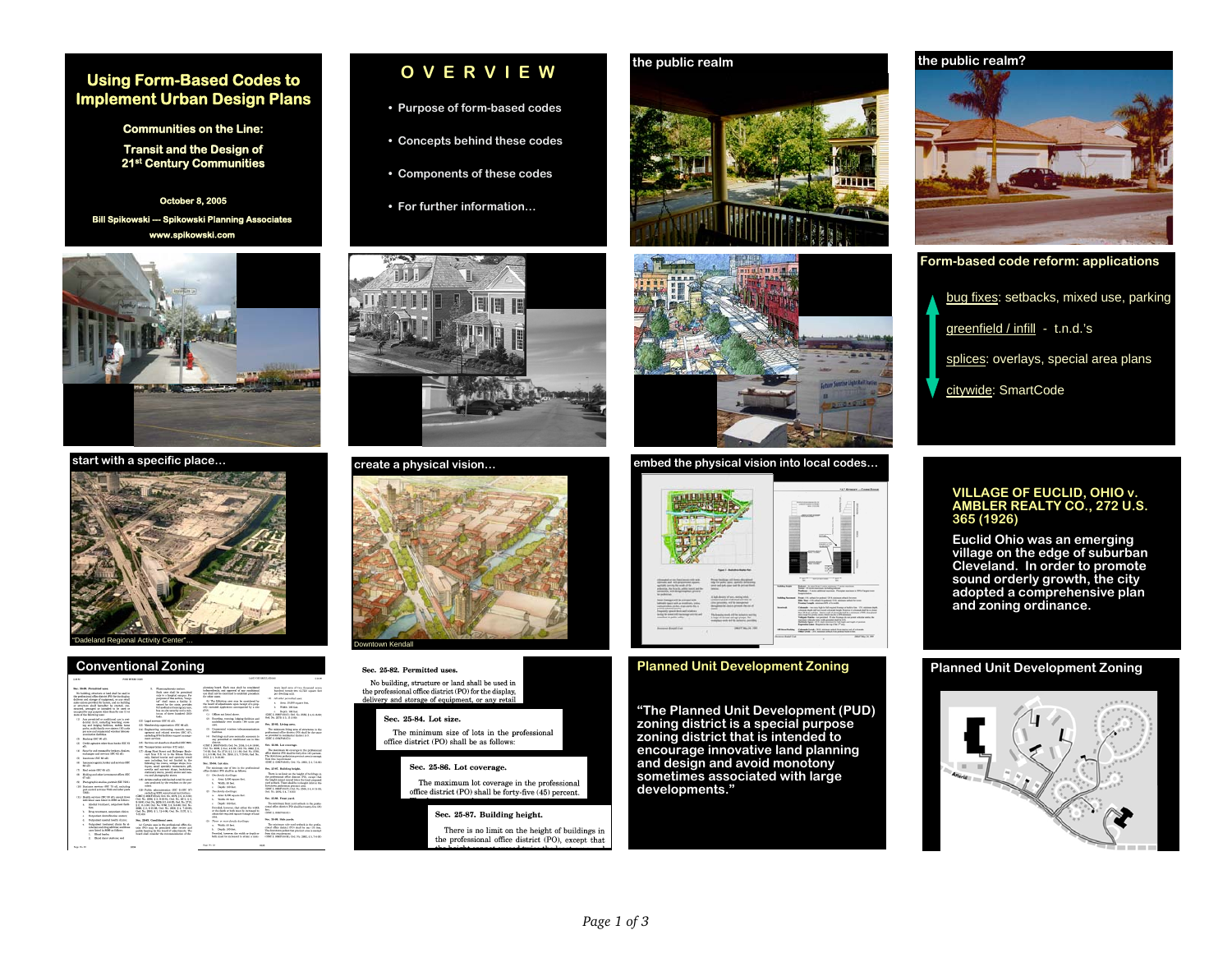

### **Regulating plans:**



# **How designers communicate: How engineers communicate: How planners and lawyers communicate: ALL modes of communication:**

|                                          |                                                           |       | <b>Lee County</b><br>Generalized Peak Hour Two-Way Service Volumes |       |           |                                       |
|------------------------------------------|-----------------------------------------------------------|-------|--------------------------------------------------------------------|-------|-----------|---------------------------------------|
| <b>Urbanized Areas</b><br>d:Vos02Vinput1 |                                                           |       |                                                                    |       |           |                                       |
|                                          |                                                           |       | <b>Uninterrupted Flow Highway</b><br><b>Level of Service</b>       |       |           |                                       |
| Lane                                     | Divided                                                   | А     | в                                                                  | с     | n         | ε                                     |
| 2                                        | Undivided                                                 | 170   | 590                                                                | 1200  | 1700      | 2,280                                 |
| 4                                        | <b>Divided</b>                                            | 1.740 | 2,820                                                              | 4.080 | 5.280     | 6,000                                 |
| 6                                        | Divided                                                   | 2,610 | 4.230                                                              | 6.120 | 7.920     | 9,000                                 |
|                                          |                                                           |       | <b>Arterials</b>                                                   |       |           |                                       |
|                                          | Class I (>0.00 to 1.99 signalized intersections per mile) |       | <b>Level of Service</b>                                            |       |           |                                       |
| Lane                                     | Divided                                                   | Α     | в                                                                  | с     | n         | E                                     |
| $\overline{2}$                           | Undivided                                                 |       | 500                                                                | 1.330 | $1.570 -$ | 1.620                                 |
| 4                                        | Divided                                                   | 790   | 2.860                                                              | 3,330 | 3.410     |                                       |
| 6                                        | Divided                                                   | 1.180 | 4.360                                                              | 4.990 | 5,120     | $\overline{\phantom{a}}$<br>$\bullet$ |

## **1. Regulating plan(s) COMPONENTS of form-based codes:**

- **2. Building form standards**
- **3. Architectural standards (optional)**
- **4. Street standards**



### **Regulating plans:**



| 4 25 82                     | <b>FORT MYERS CODE</b>                                                                                                                                                                                                                                                                                                                                                                                   |                                                                                                                                                                                                                                                                                       |
|-----------------------------|----------------------------------------------------------------------------------------------------------------------------------------------------------------------------------------------------------------------------------------------------------------------------------------------------------------------------------------------------------------------------------------------------------|---------------------------------------------------------------------------------------------------------------------------------------------------------------------------------------------------------------------------------------------------------------------------------------|
| Sec. 25-82. Permitted uses. |                                                                                                                                                                                                                                                                                                                                                                                                          | s.<br>Plasmaspheresis centers.                                                                                                                                                                                                                                                        |
|                             | No building, structure or land shall be used in<br>the professional office district (PO) for the display,<br>delivery and storage of equipment, or any retail<br>sales unless provided for herein, and no building<br>or structure shall hereafter be erected, con-<br>structed, arranged or intended to be used or<br>occupied for any purpose other than for one (1) or<br>more of the following uses: | Such uses shall be permitted<br>only in a hospital campus. For<br>purposes of this section, "hospi-<br>tal" shall mean a facility li-<br>censed by the state, provides<br>full medical and emergency care.<br>has on-site security and a min-<br>imum of three hundred (300)<br>heds. |
| (1)                         | Any permitted or conditional use in resi-<br>dential (A-3), excluding boarding, room-<br>ing and lodging facilities, mobile home                                                                                                                                                                                                                                                                         | (12) Legal services (SIC 81 all).                                                                                                                                                                                                                                                     |
|                             |                                                                                                                                                                                                                                                                                                                                                                                                          | (13) Membership organization (SIC 86 all).                                                                                                                                                                                                                                            |
|                             | parks, multi-family over sixteen (16) units<br>per acre and commercial wireless telecom-<br>munication facilities.                                                                                                                                                                                                                                                                                       | (14) Engineering, accounting, research, man-<br>agement and related services (SIC 87).<br>excluding 8744 facilities support manage-                                                                                                                                                   |
| (2)                         | Banking (SIC 60 all).                                                                                                                                                                                                                                                                                                                                                                                    | ment services.                                                                                                                                                                                                                                                                        |
| (3)                         | Credit agencies other than banks (SIC 61<br>all).                                                                                                                                                                                                                                                                                                                                                        | (15) Services not elsewhere classified (SIC 899).                                                                                                                                                                                                                                     |
|                             |                                                                                                                                                                                                                                                                                                                                                                                                          | (16) Transportation services (472 only).                                                                                                                                                                                                                                              |
| 645                         | Security and commodity brokers, dealers,<br>exchanges and services (SIC 62 all).                                                                                                                                                                                                                                                                                                                         | (17) Along First Street and McGregor Boule-<br>vard from U.S. 41 to the Edison Estate                                                                                                                                                                                                 |

### **Regulating plans start with a vision**



wntown Kendall – Plan by Duany Plater-Zyberk and Dover, Kohl & Partne



### **Building form standards:**

# **Height**

- 1. Maximum Height: 58 ft. above grade
- least 27 ft above grade. Dormers 2. Minimum Height: 2 stories at are not considered stories.
- 3. <u>First Story Elevation</u>: 10 ft floor to ceiling minimum.

**University Heights neighborhood, Gainesville, FL**



### **coding by transect zone**





### **Architectural standards, drawn:**